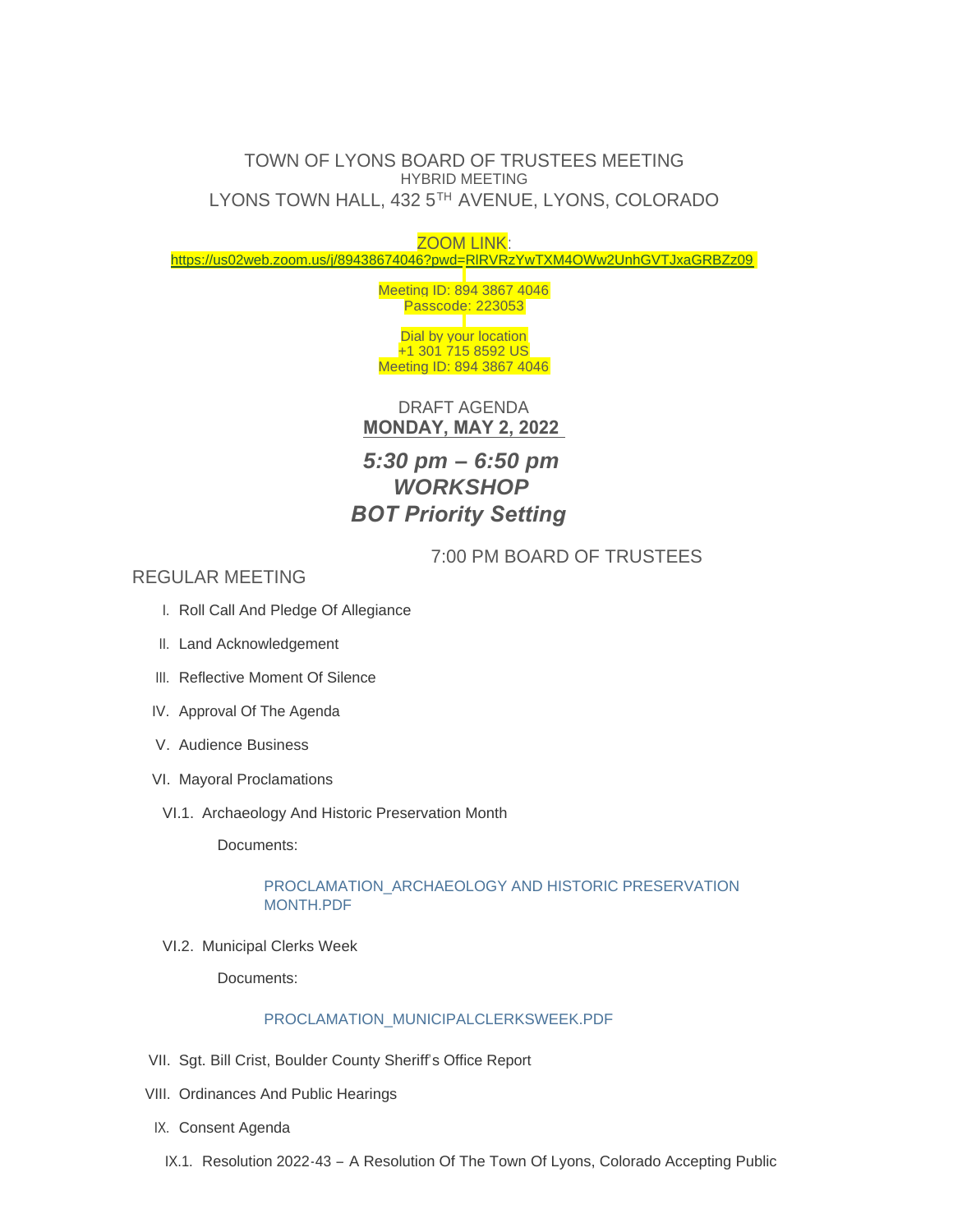Improvements Of The 1st Avenue And Welch Court Water And Sewer Project

Resolution 2022-43 – A Resolution Of The Town Of Lyons, Colorado Accepting Public

Documents:

[RESO 2022-43\\_BOT COVER\\_CGRS.1ST WELCH WATER SEWER\\_PUBLIC](https://www.townoflyons.com/AgendaCenter/ViewFile/Item/10135?fileID=21055)  IMPROVEMENTS ACCEPTANCE.PDF RESO 2022-43\_1ST AVE - WELCH CT WATER - SEWER \_PUBLIC [IMPROVEMENT ACCEPTANCE.PDF](https://www.townoflyons.com/AgendaCenter/ViewFile/Item/10135?fileID=21056)

IX.2. Resolution 2022-44 - A Resolution Of The Town Of Lyons, Colorado Approving A First Amendment To The 2021 Installation And Maintenance Of Seasonal Landscape Services Agreement With CoCal Landscape Services, Inc.

Documents:

[COCAL 2022 PSA-BOT COVER DC-4-21-22.PDF](https://www.townoflyons.com/AgendaCenter/ViewFile/Item/10136?fileID=21058) [RESO2022-44 COCAL PSA AMENDMENT-DC-4-21-22.PDF](https://www.townoflyons.com/AgendaCenter/ViewFile/Item/10136?fileID=21059) [COCAL 2022 PSA-AMENDMENT 1 DC-4-21-22.PDF](https://www.townoflyons.com/AgendaCenter/ViewFile/Item/10136?fileID=21057) [2022 INSTALLATION AND MAINTENANCE OF LANDSCAPE-COCAL-PSA](https://www.townoflyons.com/AgendaCenter/ViewFile/Item/10136?fileID=21060)  EXHIBIT A.PDF

IX.3. Resolution 2022-45 - A Resolution Of The Town Of Lyons, Colorado Approving An IGA With Boulder County For The Opioid Settlement

Documents:

[RESO 2022-45\\_BOTCOVER\\_OPIOD SETTLEMENT.PDF](https://www.townoflyons.com/AgendaCenter/ViewFile/Item/10137?fileID=21094) [RESOLUTION-2022-45 RESOLUTION APPROVING BCROC IGA.PDF](https://www.townoflyons.com/AgendaCenter/ViewFile/Item/10137?fileID=21063) [BCROC REGIONAL OPIOID IGA.PDF](https://www.townoflyons.com/AgendaCenter/ViewFile/Item/10137?fileID=21062) [BCROC BYLAWS.PDF](https://www.townoflyons.com/AgendaCenter/ViewFile/Item/10137?fileID=21061)

IX.4. Resolution 2022-46 - A Resolution Of The Town Of Lyons, Colorado Ratifying The Third Amendment To The Professional Services Agreement With Murraysmith, Inc. For Design Services For The 4th Ave Pedestrian Bridge, Trail Connections, And Street Improvements Project

Documents:

[RESO 2022-46\\_BOT COVER\\_4AVE-PB\\_DESIGN\\_MURRAYSMITH\\_AMEND](https://www.townoflyons.com/AgendaCenter/ViewFile/Item/10138?fileID=21066)  3.PDF [RESO 2022-46\\_4AVE-PB DESIGN\\_MURRAYSMITH\\_AMEND 3.PDF](https://www.townoflyons.com/AgendaCenter/ViewFile/Item/10138?fileID=21065) [4AVE-PB\\_DESIGN\\_MURRAYSMITH\\_AMEND 3\\_EXECUTED.PDF](https://www.townoflyons.com/AgendaCenter/ViewFile/Item/10138?fileID=21064)

IX.5. Resolution 2022-47 – A Resolution Of The Town Of Lyons, Colorado Approving The Fourth Amendment To The Professional Services Agreement With Murraysmith, Inc. For On-Call Engineering Services

Documents:

RESO 2022-47\_BOT COVER\_TOWN ENGINEER\_MURRAYSMITH\_AMEND 4.PDF [RESO 2022-47\\_TOWN ENGINEER\\_MURRAYSMITH\\_AMEND 4.PDF](https://www.townoflyons.com/AgendaCenter/ViewFile/Item/10139?fileID=21071) [TOWN ENGINEER\\_MURRAYSMITH\\_AMEND 4.PDF](https://www.townoflyons.com/AgendaCenter/ViewFile/Item/10139?fileID=21067) [TOWN ENGINEER\\_MURRAYSMITH\\_AMEND 4\\_EXHIBIT A-GOCO BLACK](https://www.townoflyons.com/AgendaCenter/ViewFile/Item/10139?fileID=21068)  BEAR ADDL SERVICES.PDF [TOWN ENGINEER\\_MURRAYSMITH\\_AMEND 4\\_EXHIBIT B-FEE.PDF](https://www.townoflyons.com/AgendaCenter/ViewFile/Item/10139?fileID=21069)

IX.6. Resolution 2022-48 – A Resolution Of The Town Of Lyons, Colorado Approving A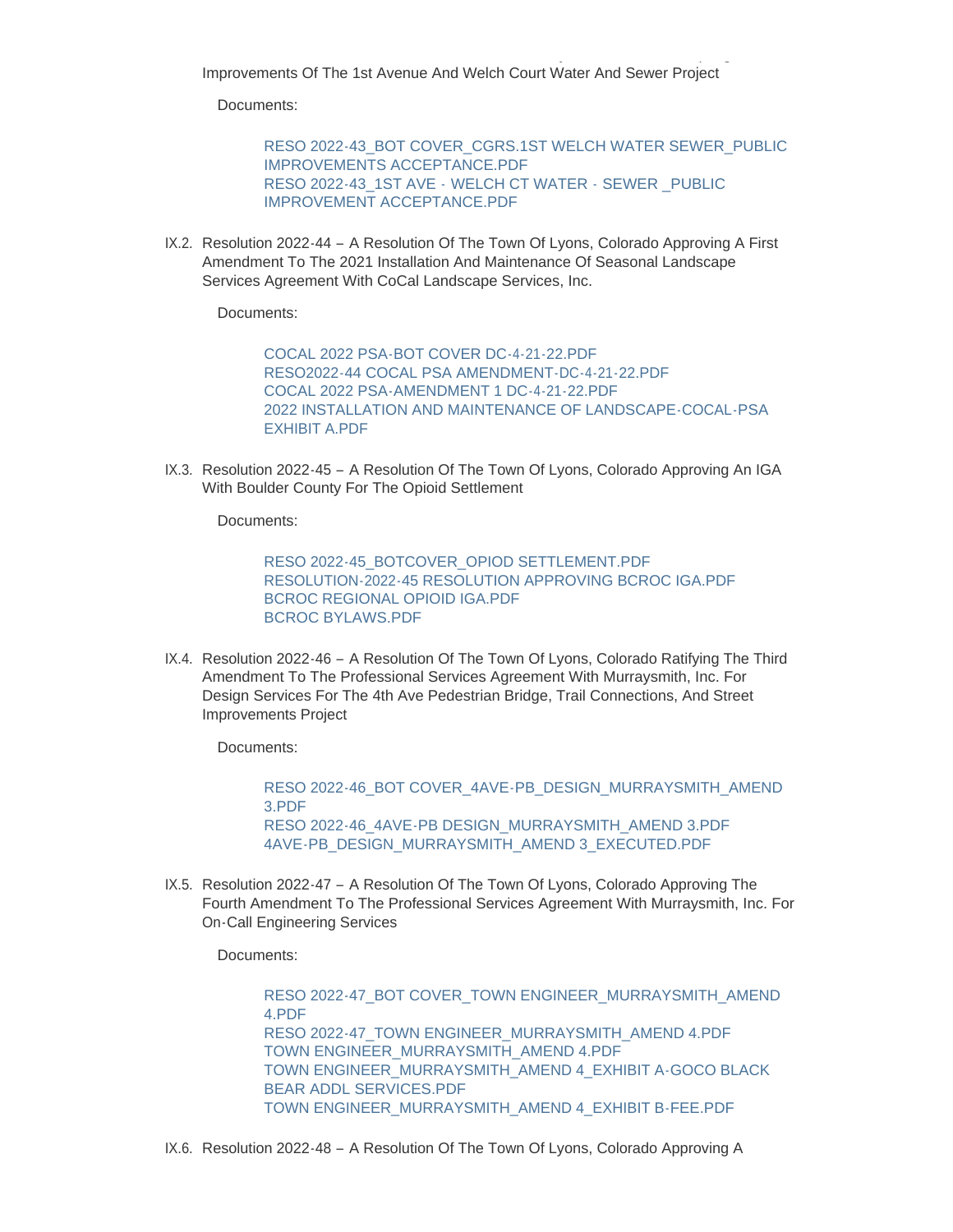Professional Services Agreement With Horrocks Engineers, Inc. For Design And Right-Of-Way Services For The St. Vrain Regional Trail Project

Documents:

[RESO 2022-48\\_BOT COVER\\_SVRT\\_DESIGN-](https://www.townoflyons.com/AgendaCenter/ViewFile/Item/10140?fileID=21072)ROW\_HORROCKS\_CONTRACT.PDF [RESO 2022-48\\_SVRT\\_DESIGN-ROW\\_HORROCKS\\_CONTRACT \(DITTMAN](https://www.townoflyons.com/AgendaCenter/ViewFile/Item/10140?fileID=21073)  EDITS 1-12-2022).PDF [SVRT\\_DESIGN-ROW\\_HORROCKS\\_CONTRACT.PDF](https://www.townoflyons.com/AgendaCenter/ViewFile/Item/10140?fileID=21074)

IX.7. Resolution 2022-49 A Resolution Of The Town Of Lyons, Colorado Ratifying The The Second Amendment To The Professional Services Agreement With North Line GIS, LLC

Documents:

[RESO 2022-49\\_BOTCOVER\\_NORTHLINE\\_AMEND2.PDF](https://www.townoflyons.com/AgendaCenter/ViewFile/Item/10141?fileID=21079) [RESOLUTION 2022-49 NORTH LINE GIS\\_AMEND2.PDF](https://www.townoflyons.com/AgendaCenter/ViewFile/Item/10141?fileID=21080)

IX.8. Resolution 2022-50 - A Resolution Of The Town Of Lyons, Colorado Approving The Fourth Amendment To The Professional Services Agreement With Murraysmith, Inc. For Design Services For The 4th Ave Pedestrian Bridge, Trail Connections, And Street Improvements Project

Documents:

[RESO 2022-50 COVER 4AVE-PB\\_DESIGN\\_MURRAYSMITH\\_AMEND 4.PDF](https://www.townoflyons.com/AgendaCenter/ViewFile/Item/10142?fileID=21076) [RESO 2022-50 4AVE-PB\\_DESIGN\\_MURRAYSMITH\\_AMEND 4.PDF](https://www.townoflyons.com/AgendaCenter/ViewFile/Item/10142?fileID=21075) [4AVE-PB\\_DESIGN\\_MURRAYSMITH\\_AMEND 4.PDF](https://www.townoflyons.com/AgendaCenter/ViewFile/Item/10142?fileID=21078) [4AVE-PB\\_DESIGN\\_MURRAYSMITH\\_AMEND 4\\_EXHIBIT A AND B \(1\).PDF](https://www.townoflyons.com/AgendaCenter/ViewFile/Item/10142?fileID=21077)

IX.9. May Accounts Payable

Documents:

#### [BOT PAYABLES 05.02.2022.PDF](https://www.townoflyons.com/AgendaCenter/ViewFile/Item/10143?fileID=21051) [UNPAID INVOICE REPORT 05.02.2022.PDF](https://www.townoflyons.com/AgendaCenter/ViewFile/Item/10143?fileID=21050)

IX.10. April 18, 2022 Regular BOT Meeting Minutes Outgoing/Incoming Boards

Documents:

## [APRIL 18 2022 OUTGING MINUTES V2.PDF](https://www.townoflyons.com/AgendaCenter/ViewFile/Item/10144?fileID=21052) [APRIL 18 INCOMING MINUTES V2.PDF](https://www.townoflyons.com/AgendaCenter/ViewFile/Item/10144?fileID=21053)

- X. Items Removed From The Consent Agenda
- XI. Boards And Commissions
- XI.1. PRC & Lyons Regional Library Lyons Storywalk Proposal

Documents:

## [LYONS STORYWALK PROPOSAL\(1\).PDF](https://www.townoflyons.com/AgendaCenter/ViewFile/Item/10145?fileID=21054)

- XII. General Business
- XII.1. Spirit Hounds Request For Extension On Purchase Of Lake McIntosh Water Share